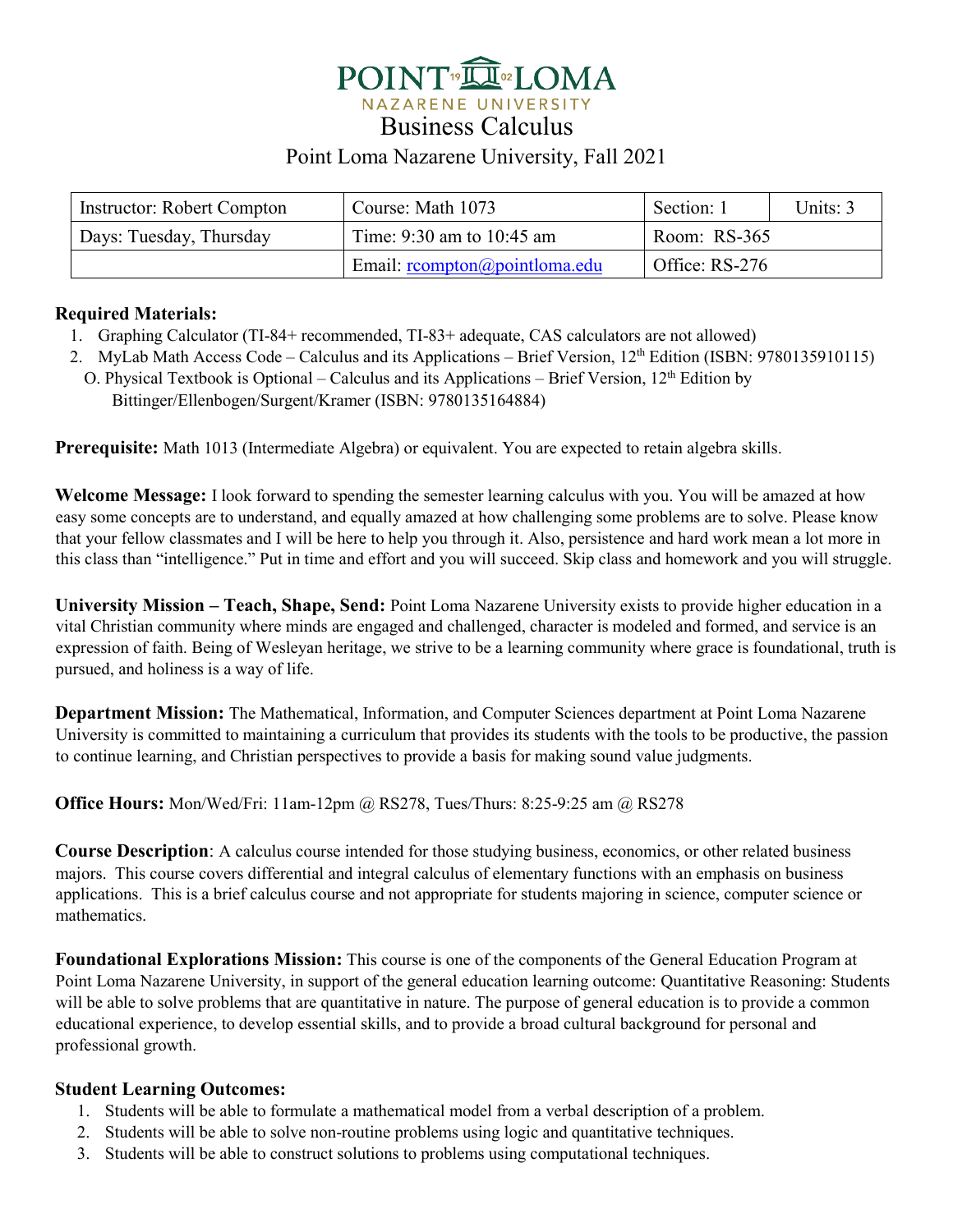**Class Performance:** Your final grade in my class will be calculated by the following system.

| 30%   | Final Exam                   | Cumulative. You must get a "D" on the final exam to pass. |
|-------|------------------------------|-----------------------------------------------------------|
| 40%   | <b>Exam Average</b>          | The average score of your 2 in-class exams.               |
| 15%   | <b>Online Homework</b>       | Assigned online using MyLabMath for each section.         |
| 10%   | <b>Written Homework</b>      | Handed in on paper in class each week                     |
| $5\%$ | Quizzes/Assignments/Projects | Assorted written quizzes, assignments and projects.       |

**Letter Grade:** The letter grade you receive will be based on your total score from the above system.

| Above $92.5\%$ : A  | $90-92.5\%$ : A-   | $87.5 - 90\%$ : B+ |
|---------------------|--------------------|--------------------|
| $82.5 - 87.5\%$ : B | $80 - 82.5\%$ ; B- | 77.5-80%: $C+$     |
| $72.5 - 77.5\%$ : C | $70-72.5\%$ : C-   | $67.5 - 70\%$ : D+ |
| $62.5 - 67.5\%$ : D | $60-62.5\%$ : D-   | $0.60\%$ F         |

The grade you receive at the end of the semester will be the grade you earned based on the above grading system. All requests for an opportunity to improve your grade due to personal circumstances will be denied. Borderline grades may be rounded up if the student has good attendance (no more than one unexcused absence).

**Final Exam:** The final exam is cumulative and will be held at the following time:

## Tuesday, December  $14<sup>th</sup>$  from 10:30 am to 1:00 pm

**Final Exam:** The final exam date and time is set by the university at the beginning of the semester and may not be changed by the instructor. This schedule can be found on the university website and in the course calendar. No requests for early examinations will be approved. Only in the case that a student is required to take three exams during the same day of finals week, is an instructor authorized to consider changing the exam date and time for that particular student.

**Online Homework:** Homework problems will be assigned regularly and posted online using MyLabMath. It is your responsibility to keep up with the homework. Every section covered in class will have associated problems assigned online. You will always have approximately one week from the class date to finish the homework from that section. Online homework may be completed late (up until the respective exam) subject to a 10% penalty. I recommend you solve all online homework in a written journal so that you can ask about them during class time.

**Written Homework/Quizzes/Projects:** Written homework, quizzes, and projects will sometimes be assigned during class time. Late homework or projects will not be accepted without a well-documented emergency. Please be sure that any written homework is stapled together and the problems are in order. Homework will be scored on a combination of completeness and correctness. A random selection (the same for each student) of problems will be graded on any homework assignment. I encourage you to help one another with homework, but directly copying another student's homework assignment is considered plagiarism and will not be tolerated. Quizzes are designed to be low stress checks on your progress. If a quiz is missed, it can be turned in by the next class period for partial points.

**Exams:** There will be a total of two exams every five to six weeks of the semester. No notes/books are allowed on exams. Graphing calculators are allowed on the exam, but CAS calculators are not. Certain formulas may be provided on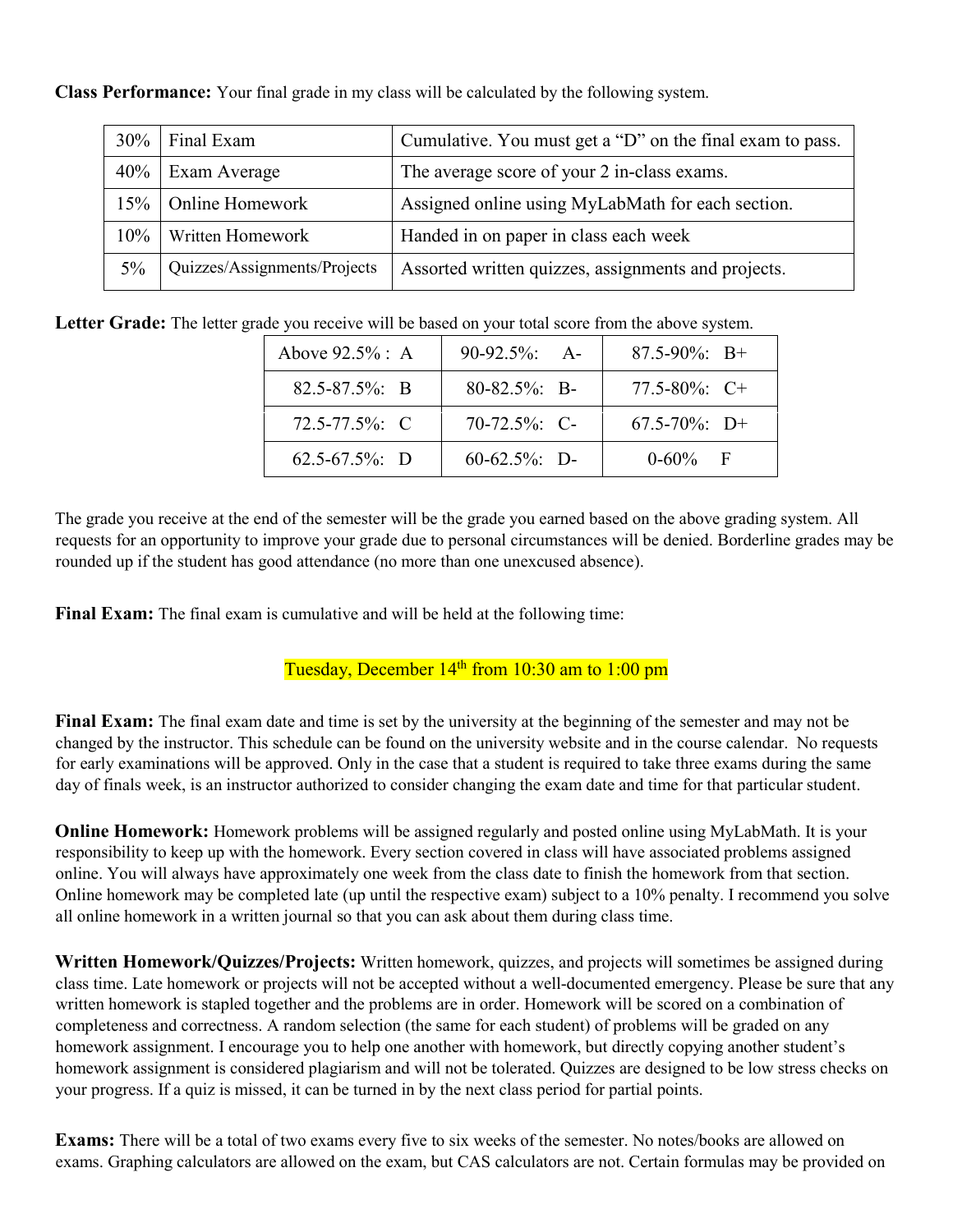the exam and others will need to be memorized. No make-up exams are allowed without express consent. Contact me before missing exam if you have a critical emergency. If you do not inform me that you will be missing an exam beforehand, you will get a zero on that exam. Exams are weighted equally at 20% of your total grade.

**Participation:** Mathematics requires active participation. Participation means: asking questions, making conjectures and checking them, providing solutions to problems, sharing ideas with classmates. During class time we collectively will participate in the same way. I will act as the expert facilitator during class time, with a mixture of lecture, group problem solving, and integrated discussion.

Attendance: Attendance is expected at each class session. In the event of an absence, you are responsible for the material covered in class and the assignments given that day. Regular and punctual attendance at all classes is considered essential to optimum academic achievement. If the student is absent from more than 10 percent of class meetings, the faculty member can file a written report which may result in de-enrollment. If the absences exceed 20 percent, the student may be de-enrolled without notice until the university drop date or, after that date, receive the appropriate grade for their work and participation. See Academic Policies for further information about class attendance.

**Class Enrollment:** It is the student's responsibility to maintain his/her class schedule. Should the need arise to drop this course (personal emergencies, poor performance, etc.), the student has the responsibility to follow through (provided the drop date meets the stated calendar deadline established by the university), not the instructor. Simply ceasing to attend this course or failing to follow through to arrange for a change of registration (drop/add) may easily result in a grade of F on the official transcript.

**Copyright Policy:** Point Loma Nazarene University, as a non-profit educational institution, is entitled by law to use materials protected by the US Copyright Act for classroom education. Any use of those materials outside the class may violate the law.

**Academic Honesty:** Students should demonstrate academic honesty by doing original work and by giving appropriate credit to the ideas of others. Academic dishonesty is the act of presenting information, ideas, and/or concepts as one's own when in reality they are the results of another person's creativity and effort. A faculty member who believes a situation involving academic dishonesty has been detected may assign a failing grade for that assignment or examination, or, depending on the seriousness of the offense, for the course. Faculty should follow and students may appeal using the procedure in the university Catalog. See Academic Policies for definitions of kinds of academic dishonesty and for further policy information.

**Academic Accommodations:** PLNU is committed to providing equal opportunity for participation in all its programs, services, and activities. Students with disabilities may request course-related accommodations by contacting the Educational Access Center (EAC), located in the Bond Academic Center [\(EAC@pointloma.edu](mailto:EAC@pointloma.edu) or 619-849-2486). Once a student's eligibility for an accommodation has been determined, the EAC will issue an academic accommodation plan ("AP") to all faculty who teach courses in which the student is enrolled each semester.

PLNU highly recommends that students speak with their professors during the first two weeks of each semester/term about the implementation of their AP in that particular course and/or if they do not wish to utilize some or all of the elements of their AP in that course.

Students who need accommodations for a disability should contact the EAC as early as possible (i.e., ideally before the beginning of the semester) to assure appropriate accommodations can be provided. It is the student's responsibility to make the first contact with the EAC.

**Spiritual Care:** Please be aware PLNU strives to be a place where you grow as whole persons. To this end, we provide resources for our students to encounter God and grow in their Christian faith. If students have questions, a desire to meet with the chaplain or have prayer requests you can contact the Office of Spiritual Development.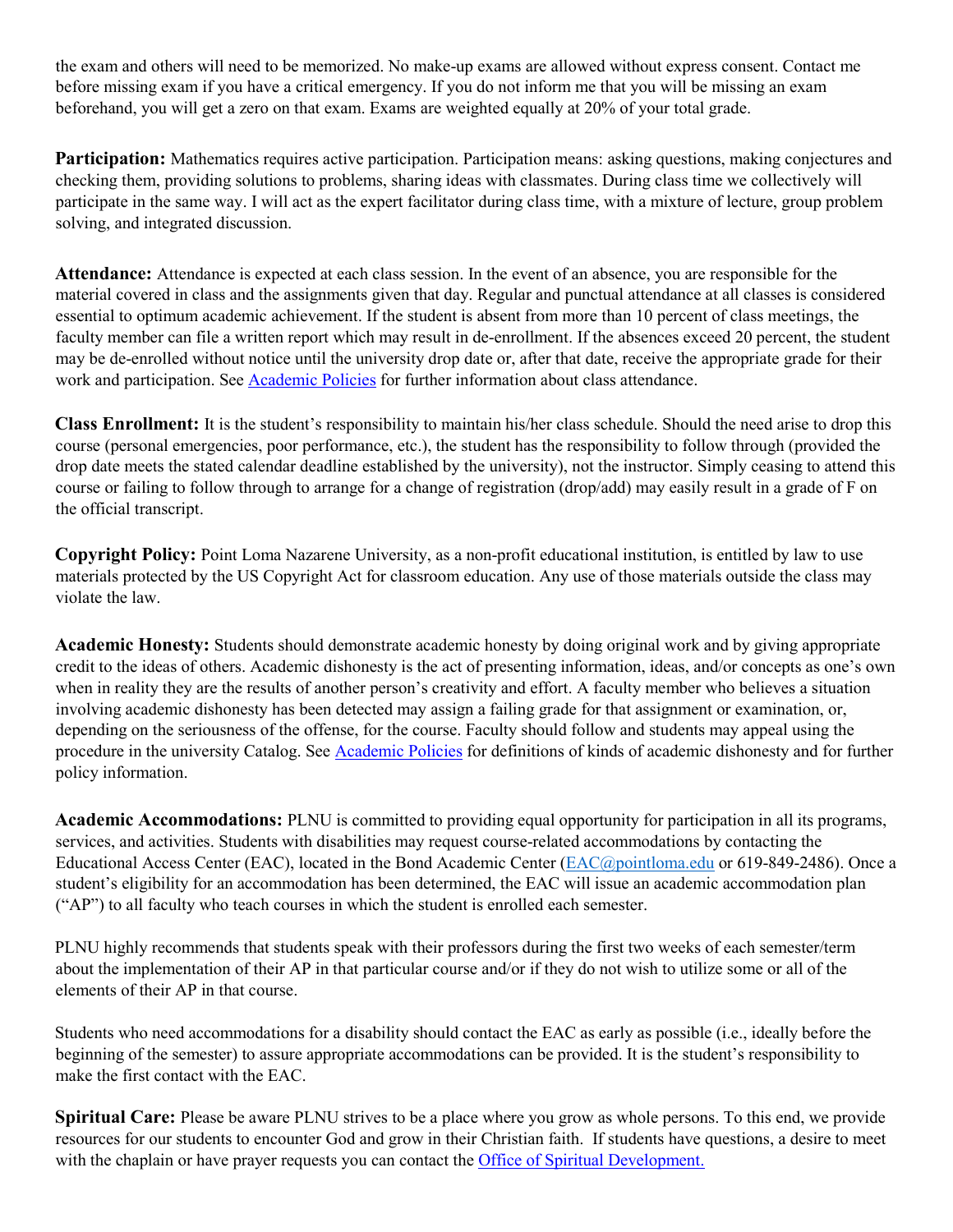**Credit Hour:** In the interest of providing sufficient time to accomplish the stated course learning outcomes, this class meets the PLNU credit hour policy for a 3-unit class delivered over 15 weeks. Specific details about how the class meets the credit hour requirements can be provided upon request.

**State Authorization:** State authorization is a formal determination by a state that Point Loma Nazarene University is approved to conduct activities regulated by that state. In certain states outside California, Point Loma Nazarene University is not authorized to enroll online (distance education) students. If a student moves to another state after admission to the program and/or enrollment in an online course, continuation within the program and/or course will depend on whether Point Loma Nazarene University is authorized to offer distance education courses in that state. It is the student's responsibility to notify the institution of any change in his or her physical location. Refer to the map on State Authorization to view which states allow online (distance education) outside of California.

### **Sources of Help:**

- 1. Professor. If you have questions, email me, ask in class, or come to my office hours.
- 2. Other classmates. Form study groups and work together.
- 3. Tutoring. Available in Rohr Science or through the Tutoring Center. Their hours will be on Canvas.
- 4. Online resources. Posted on Canvas, or find them yourself via YouTube, Khan Academy, etc.
- 5. Practice exams. Look at them ahead of time and use them to gauge your understanding.